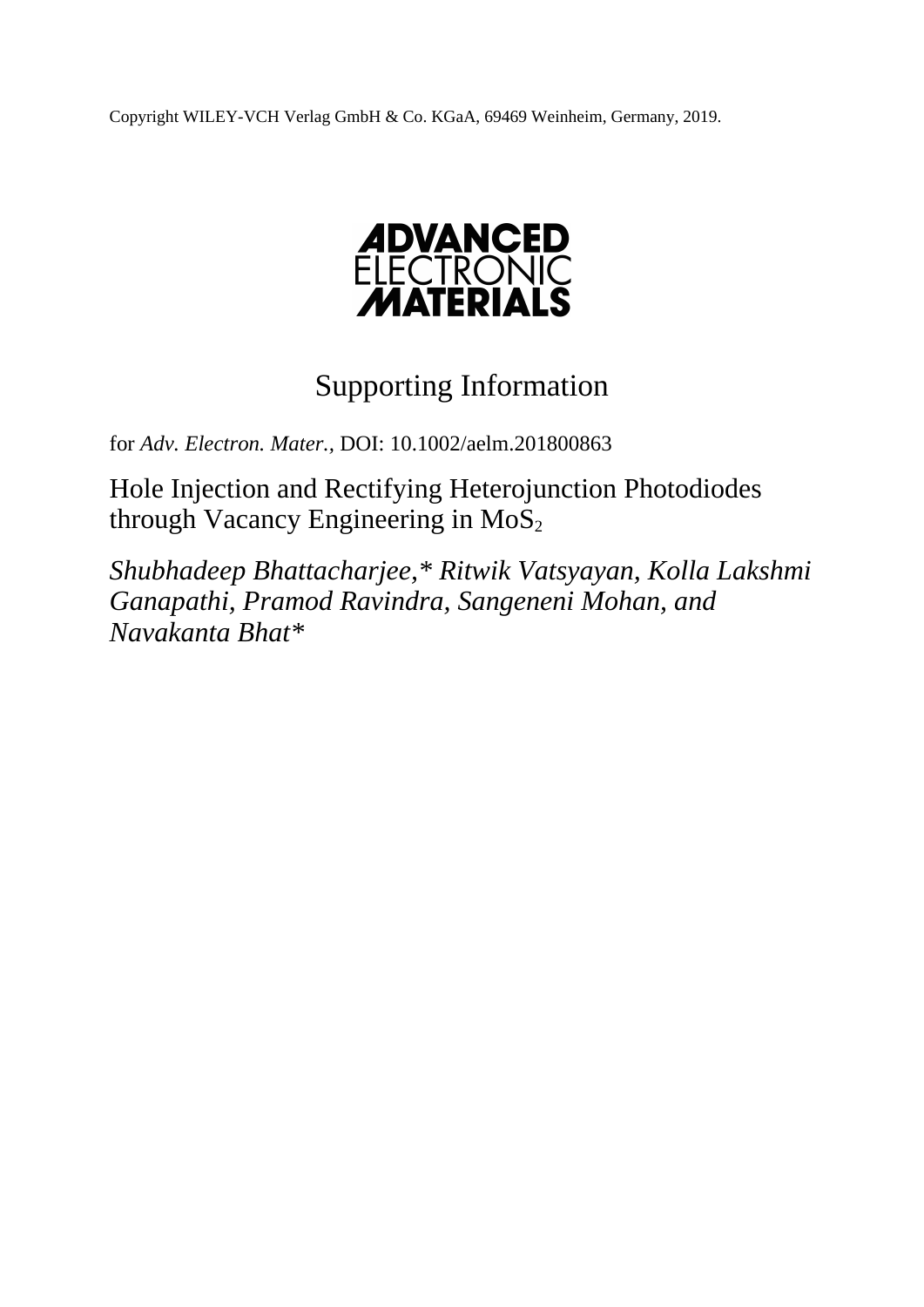# **Hole injection and Rectifying Heterojunction Photodiodes through Vacancy Engineering in MoS<sup>2</sup>**

**Shubhadeep Bhattacharjee<sup>1</sup> , Ritwik Vatsyayan<sup>2</sup> , Kolla Lakshmi Ganapathi<sup>3</sup> , Pramod, Ravindra<sup>1</sup> , Sangeneni Mohan<sup>1</sup> , Navakanta Bhat<sup>1</sup> .**

*<sup>1</sup> Centre for Nano Science and Engineering, Indian Institute of Science, Bangalore <sup>2</sup>Electrical Engineering, Indian Institute of Technology, Guwahati <sup>3</sup>Dept. of Physics, Indian Institute of Technology, Madras*

#### **S1 Ultra-violet photoeletron spectroscopy measurements**



Fig. S1: UPS measurements on  $MoS<sub>2</sub>$  before and after vacancy engineering.

To understand the change in valence band position, UPS measurements before and after vacancy engineering were performed on the  $MoS<sub>2</sub>$  samples. We make two primary observations. First we observe that there is not much change in the Work function of the  $MoS<sub>2</sub>$  (Fig. S1 (a)). However, the difference between the fermi level and valence band maxima  $[E_f-E_v]$  has reduced significantly (Fig. S1(b,c) below) indicating a shift towards more p-type doping. Therefore there is an upward movement of valence band maxima of  $0.18$ eV which closely matches the DFT calculations (~0.21 eV) for 7.4 % vacancy engineering. Furthermore it is important to note that this value is close to the activation energy of 0.17 eV (value of acceptor level above the valence band maximum) obtained using temperature dependent measurements. Hence the reduction in the VBM due to new oxygen acceptor levels along with use of high work function metal is responsible for effective p-type conduction.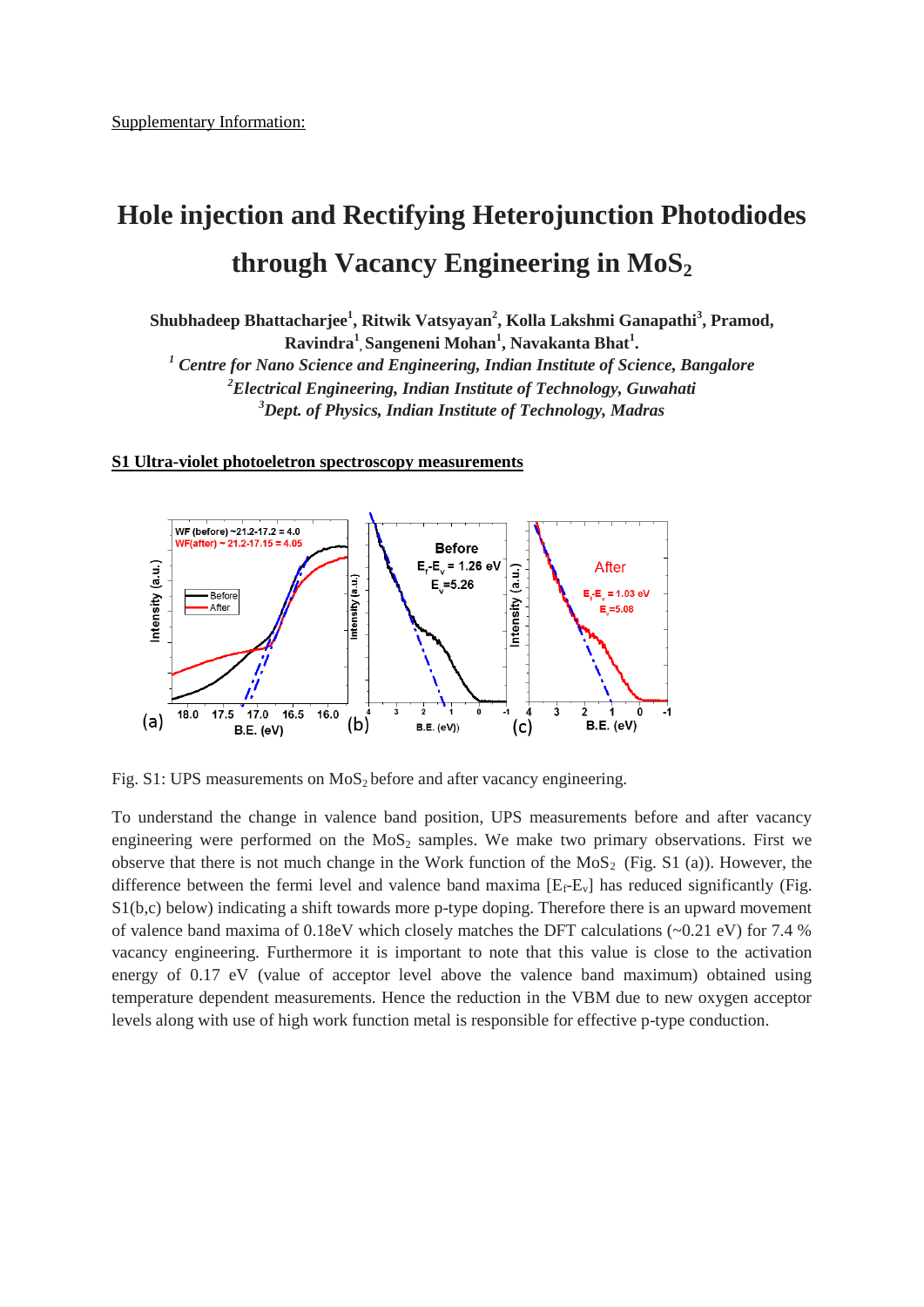

Figure S2:  $MoS<sub>2</sub>$  doped with 3.3% oxygen in the top layer and the change in bandstructure.

The Density Functional Theory calculations were performed using the open source SIESTA simulation package  $[1]-[2]$ . The electron-electron interaction energies are estimated within Generalized Gradient Approximation (GGA) with Perdew, Burke, and Ernzerhof (PBE) as exchange and correlation functional [3]. The Troullier-Martins pseudopotential is used to calculate interaction energies between ions and electrons [4]. Atomic orbitals are realized with Double Zeta basis plus the polarization orbital (DZP) basis set. The optimized Mesh Cutoff and the k-point grid is found to be 360 Rydberg and 6x6x1 respectively. For the modeling of oxygen doping within the  $MoS<sub>2</sub>$  crystal, we considered a 3× trilayer 2H-MoS2 supercells. The concentration of oxygen was varied in the top layer from 0% to 11%. Before performing the energy calculations and atomic structure calculation the structures was relaxed using Conjugate Gradients (CG) algorithm with the force tolerance per atom to be less than 0.01 eV/Ang. The bandstructures calculated from the SIESTA code are folded onto each other. An approximate unfolding was performed by comparing the bandstructure for a 3x3 supercell with the unit cell of pristine MoS<sub>2</sub>. This was extended to the other cases with oxygen incorporation.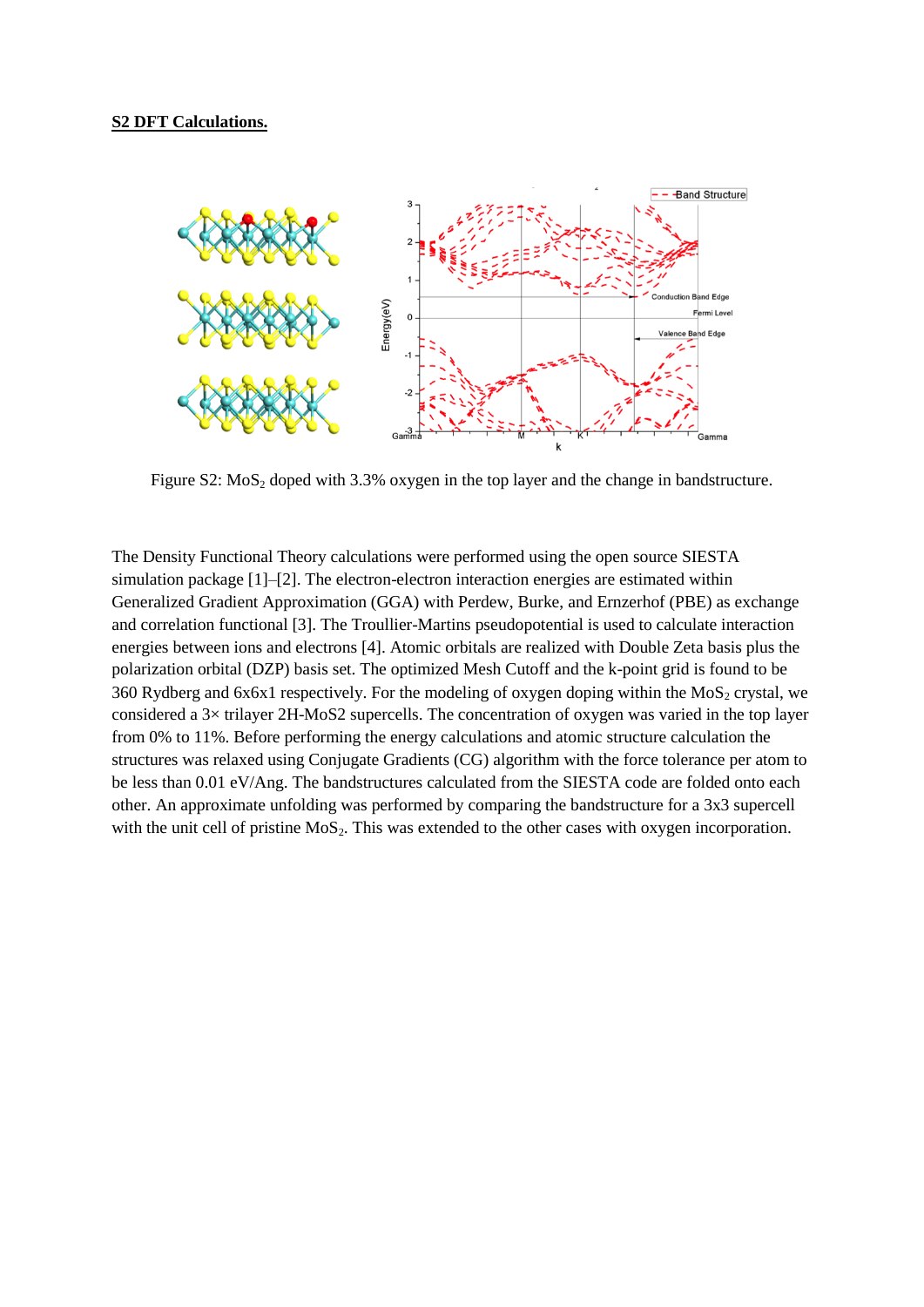#### **S3 Ambipolar behavior**



Figure S3: Ambipolar behavior is observed in very thin flakes after the vacancy engineering.

# **S4 ON current and On/Off ratio with time of argon ion exposure**



Figure S4: The On currents start increasing with time of exposure due to increased doping density, followed by a drop after 100 sec because of increased damage to the lattice structure.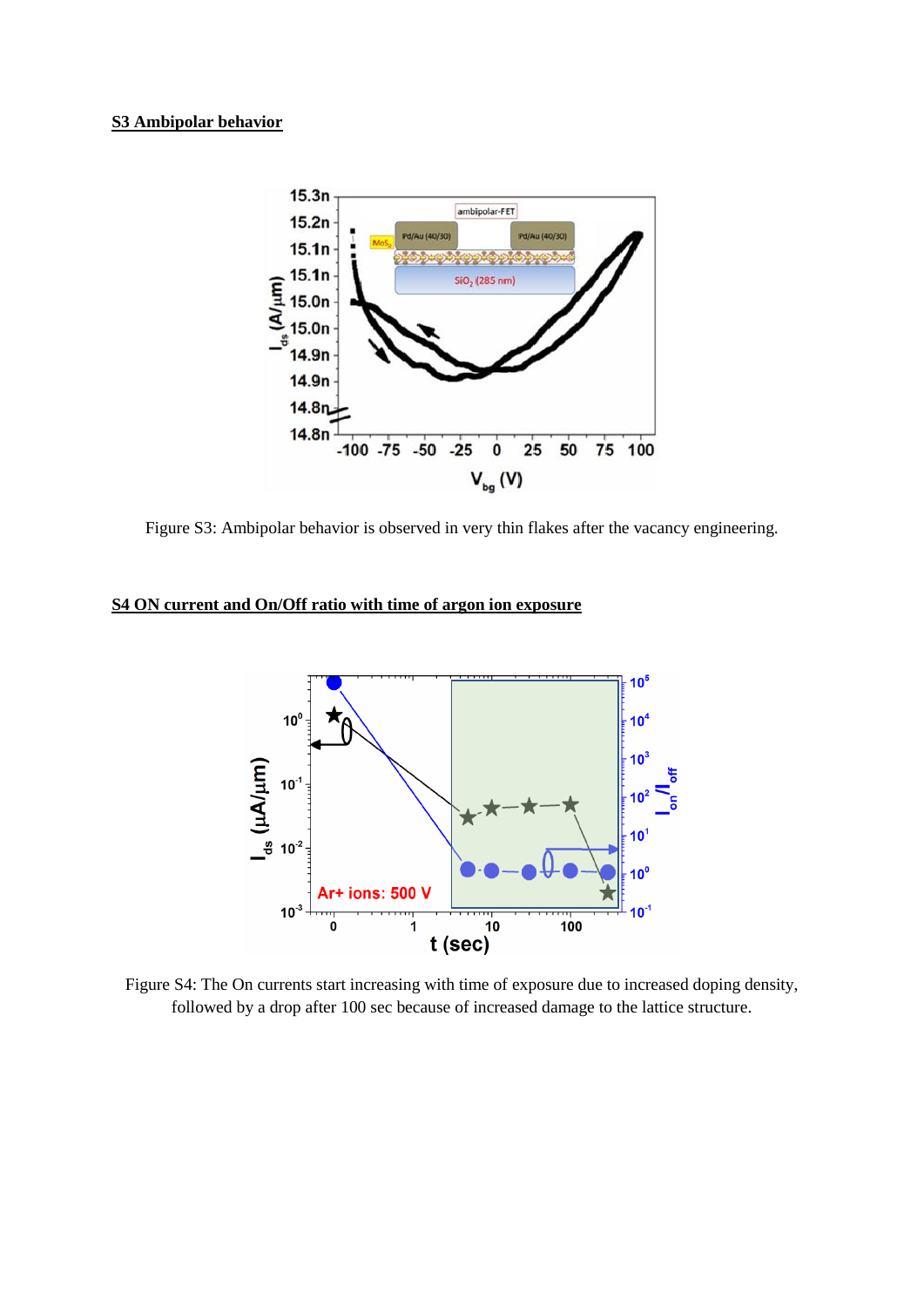## **S5 Calculation of doping density and depletion width**



Figure S5: The doping density of 7.3  $x10^{13}$  cm<sup>-2</sup> is extracted for the devices with vacancy engineering for  $t=100$  sec of exposure using the model described in [1]

### **S6 Raman map on p/n heterojunction**



Figure S6: The spatial  $E_{2g}^1$  peak position reveals abrupt p/n junction